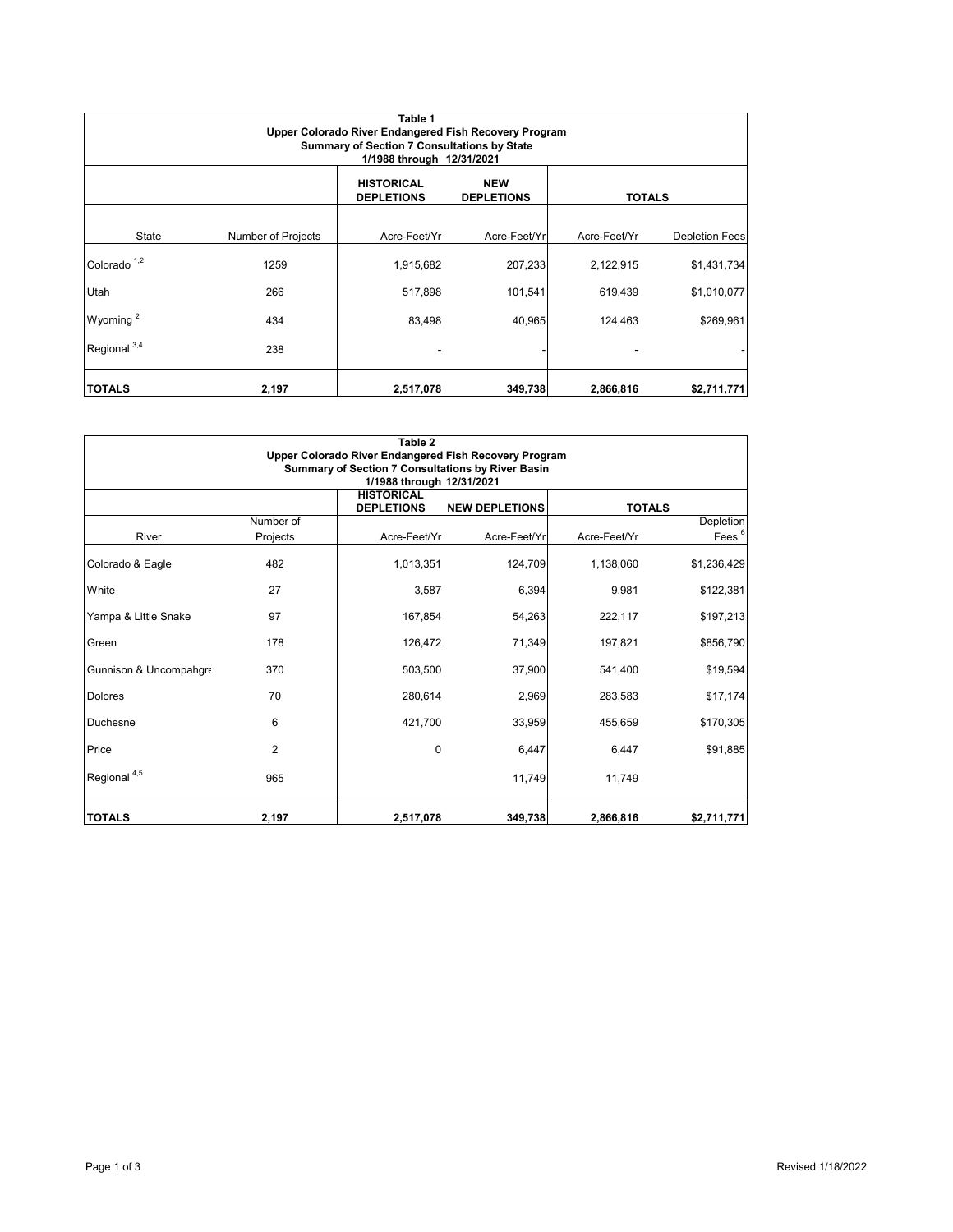## **Footnotes for Tables 1 and 2**

historic depletions (through September 30, 1995) and up to 120,000 AF/Y of new depletions in the Colorado River above the confluence with the Gunnison River. The total includes 443 projects under the PBO plus all other Col 443  $^{\text{1}}$  Includes depletions covered under the 15-Mile Reach Programmatic Biological Opinion, 12/20/99, on 1 million AF/Y of projects under the PBO plus all other Colorado projects.

depletions and up to 53,532 AF of new depletions. The totals include 89 8  $^{\rm 2}$  Includes projects consulted on after Recovery Implementation Program Initiation (January 1988) which are eligible to participate in the Yampa Programmatic Biological Opinion. The Yampa River PBO covers up to 167,854 AF of historic projects in Colorado and projects in Wyoming under the PBO plus all other Colorado and Wyoming projects.

 $^3$  Number of small depletion projects not assigned to individual states pre-9/30/97.

 $^4$  Depletion charges waived by USFWS for consultations on depletions of less than 100 AF/Y.

have covered 965 actual projects depleting a total of 11,749 AF  $^5$  Represents three blanket consultations for depletions under 100 AF, up to 12,000 AF total. These three consultations

6,297 AF in CO 2,545 AF in UT and 2,907 AF in WY .